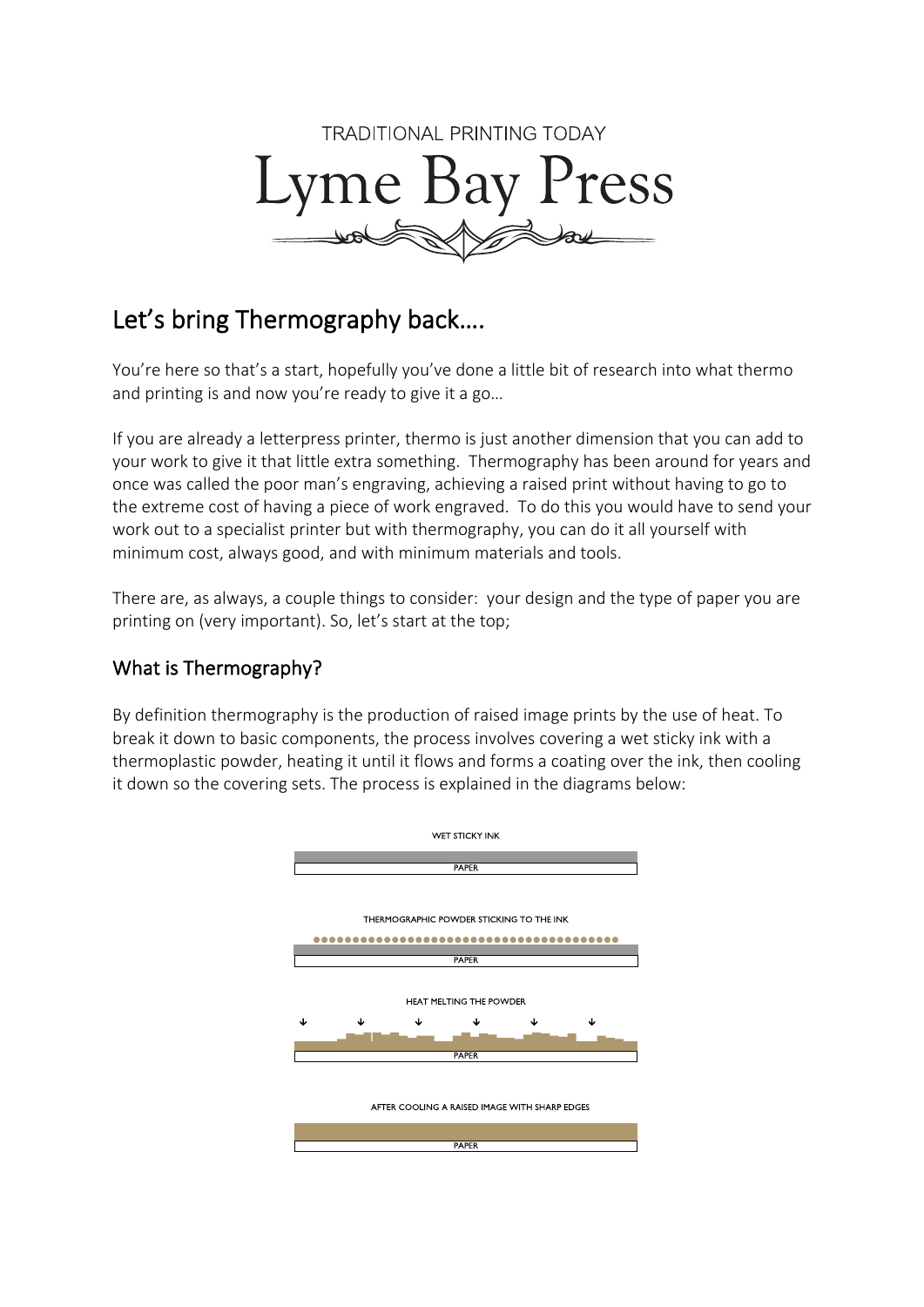# Getting it Right

To obtain good results from your Thermographic machine or heat gun, you must first obtain a high-quality image from your printing press. This may sound obvious but there are certain differences between printing for Thermography and just producing normal prints.

#### Inks

Thermography needs ink that stays 'open' or tacky, in fact sticky would be a better word, so that the powder can adhere to it in sufficient quantity to give a suitable raise and smooth finish. Most Thermography can be produced using standard inks, but if necessary, the characteristics can be altered by the addition of varnish to achieve the desired 'tack'. We personally prefer to use a rubber-based ink so that it stays open that little bit longer to hold the powder; it's also a little stickier than an oil-based but both will work.

#### Stock/Paper/Board

Generally, most stocks can be thermographed, but for best results a stock with a good hard surface and low moisture content is ideal. Ink will actually sit on the surface of the paper catching more powder to give a nice high raise. However, as all stocks are not the same, the weight, texture, colour and moisture content of the paper should be taken into consideration.

- 1. Heavy paper requires more heat to melt the resin.
- 2. Certain textured stocks may require a larger resin for a smooth finish, but a little more ink will help.
- 3. Stocks with too much moisture will have the water boil off under the heaters giving a bubbly or cloudy effect to the raised areas.
- 4. Dark-coloured stocks absorb heat faster than light coloured stock, this isn't too much of an issue if you are using a hand heat tool for melting the ink but be aware if you are using a thermo machine. Every job will be different so leave yourself enough time to test.
- 5. Absorbent/uncoated stocks soak up thin, oil-based inks too fast, leaving nothing for the powder to stick to. Oil based inks dry by absorption and rubber by evaporation, it is worth looking at oil-based inks for this process if you are using a particularly absorbent board.

#### Letterpress

Thermography requires a good quantity of ink to be transferred in the very nature of the process but if the design is pressed into the paper the thermographic powder will have to raise out of the resulting depression and above the surface of the paper to achieve the desired result, you need to go for a kiss impression to get the best result. Therefore, a little more time spent, 'making ready', will result in a far better finish.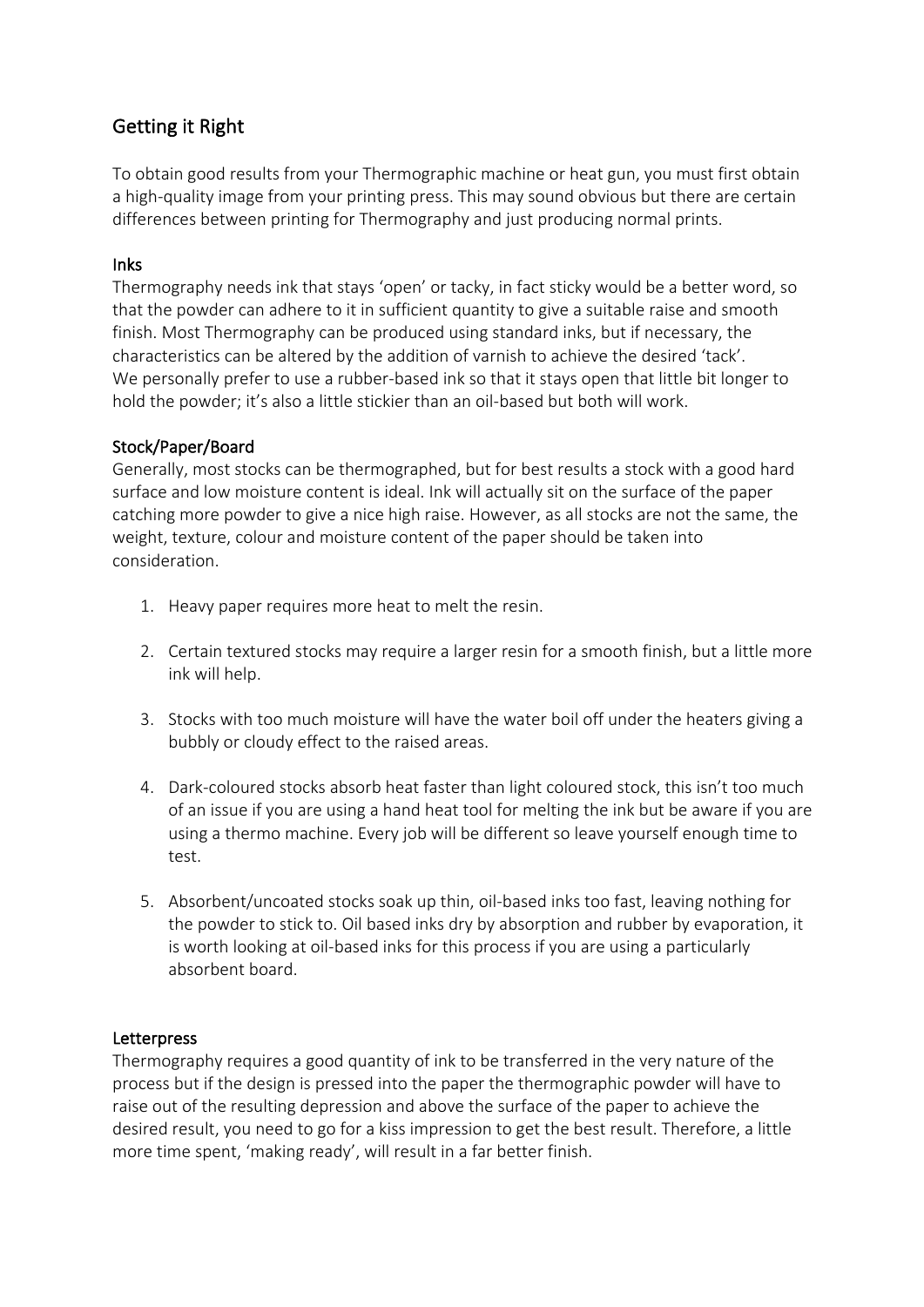#### Other things that may happen…

#### Paper Curl

Paper subjected to intense heat will curl, but long slow heat will not curl the paper so badly. Take it easy when you heat the powders: don't go straight in with a blast of intense heat.

#### Impression

As previously mentioned, you want your ink to sit on the top of the board and not in it with a deep impression or you'll never see the rise of the thermo powder. A kiss impression is needed. Having said that, you may not want a high raise but then why go for thermo? but there is a reason: using a clear thermo powder on a fine design can give a lovely, shiny, almost spot varnish effect without giving too much of a raise… just as effective and may just be what you want.

Have a look at the image below to see what we mean;

Together with their parents<br>Matilda Jane Philips<br>Jossefish Montgomery Jones Request the Honour of Your Presence of Their Wedding.<br>Request the Honour of Your Presence of Their Wedding. Request the Honour of Your Presence of Their<br>Request the Honour of August, 2020 at 4.30pm at Henham Hall and Country Club<br>Saturday, the Fifth of August, 2020 at 4.30pm urday, the .<br>at Henham Hall and Court of the Manus Standard Court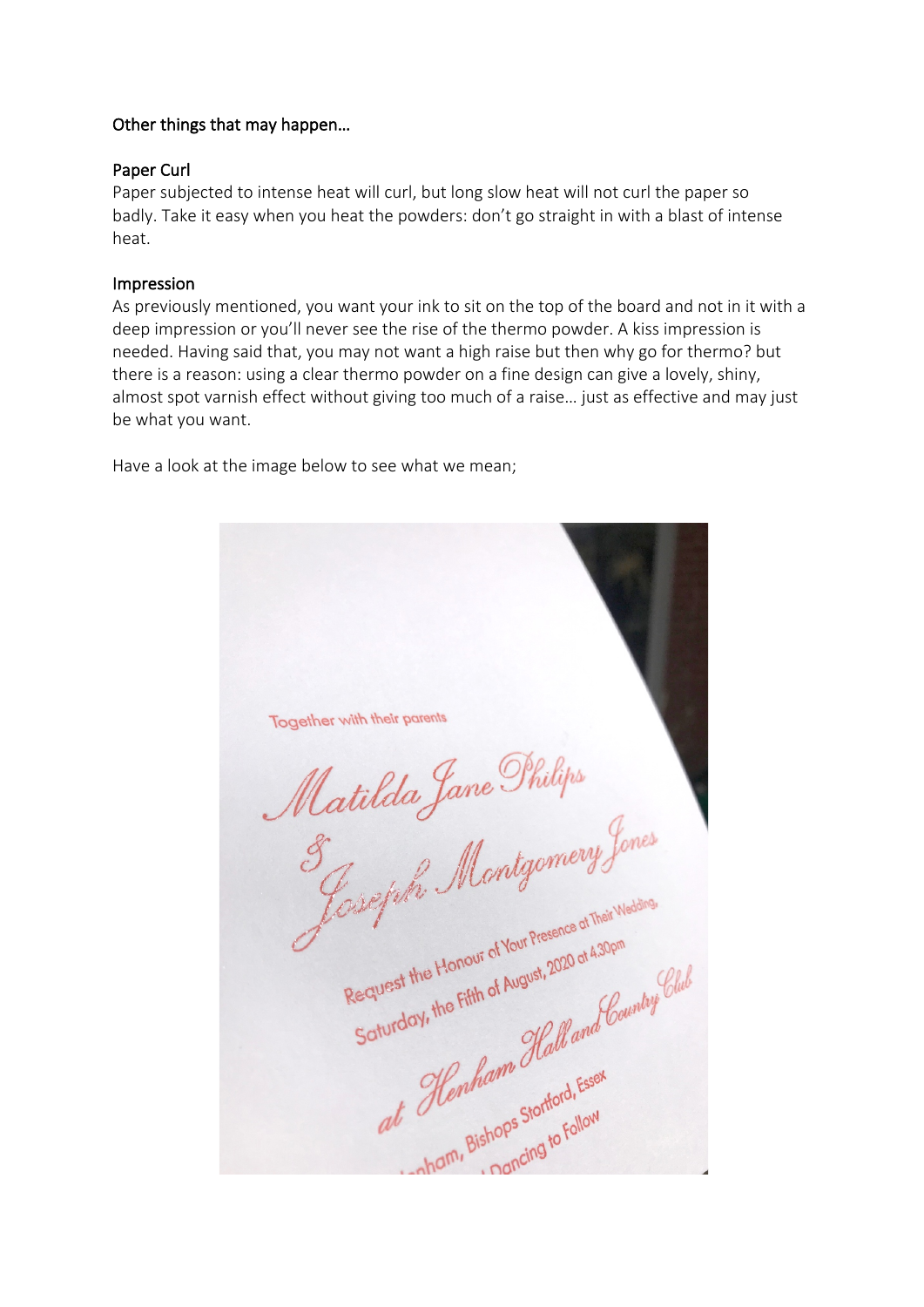#### Don't dry out…!

If you are using a handheld heat tool to melt your powder, we suggest printing no more than 10 items at a time and then applying the powder, so that the ink doesn't dry out in between time. Once the powder is on you can leave the job sitting there; you don't have to melt the powder straight away, but we do because that's how we roll. Space can also be an issue, you may not have the room to lay out 100 invites and then go back with your heat gun. We also find it breaks the monotony.

Here's a pic. of what you are aiming to achieve… forgive us for not being photographers!



#### Don't stack large piles!

The thermo powder will need 24hours to cure properly so as you're doing your work, don't stack in a way they mean each piece will stick to the one you place on top of it, you'll probably flatten the work and will ruin it!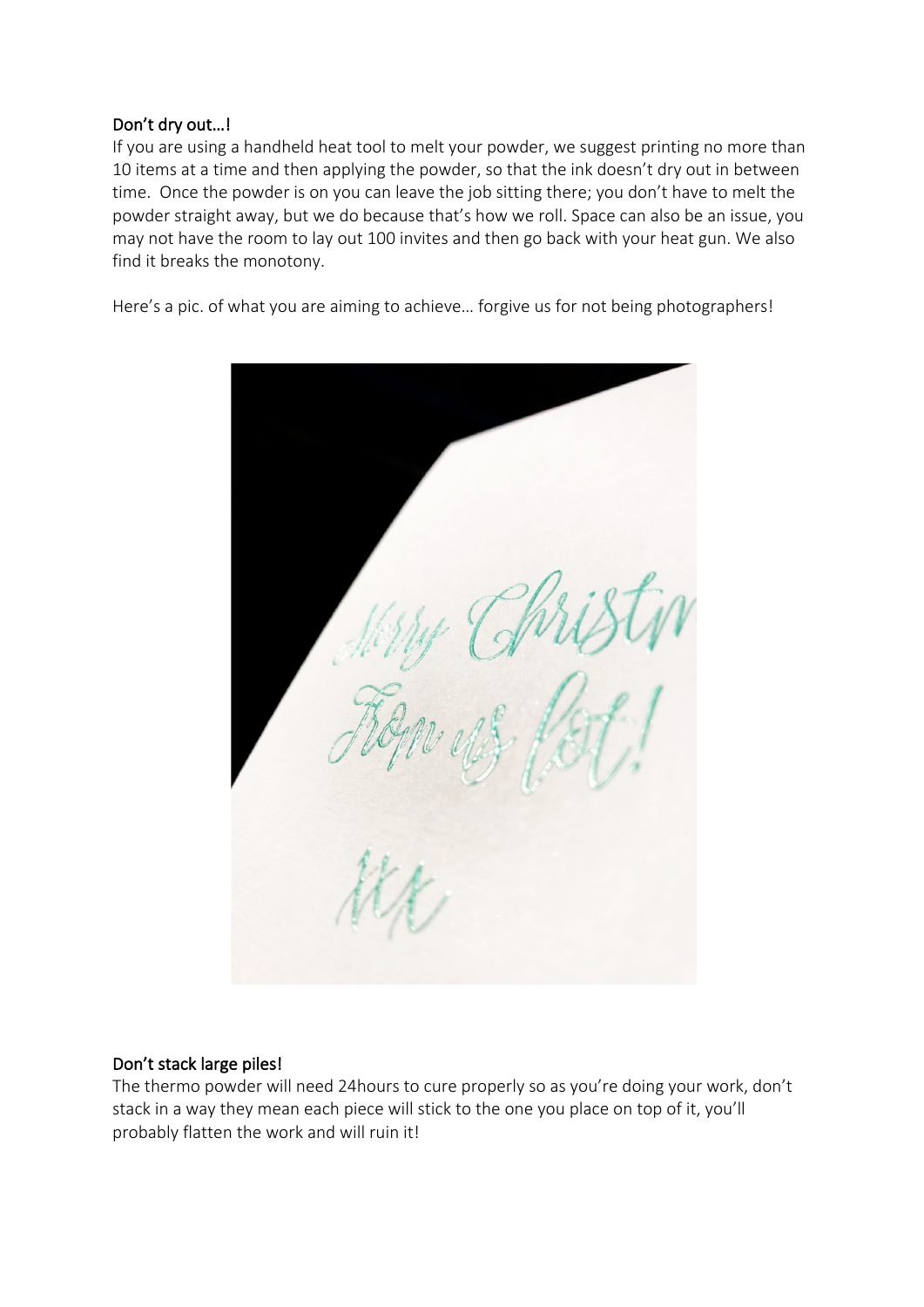#### Troubleshooting…

OK, sometimes things go wrong or come out not as you intended… here's some problems you may have and things to consider in fixing them:

#### 1. Finished job appears dull

- Too much heat causes the powder to boil. Reduce heat or move away with your heat source.

#### 2. Uneven Image, finish not smooth

- Adjust heater temperature; A long slow heat gives best results
- Do you have enough ink/powder on your design?
- Are you using the best ink you can? As previously stated, we like rubber!

#### 3. A bubble or crater effect on the surface

- Could be a sign of excessive moisture in the paper stock, this can be the way the paper is made, or you may have been storing it somewhere damp. Every type of paper is different and may need looking after slightly differently, but don't worry, most of them will be fine. Store your paper in a warm dry.
- You could still be using too much heat. Lower the temp if you are using a machine or start further away if thermographing by hand.

#### 4. Insufficient Raise

- Excessive heat will spread and flatten the image area.
- Smooth paper gives the best result; textured may not give you the result you are after.
- Are you printed too deeply into the paper, a kiss impression is the way forward, if you have too much impression on your design you won't see the raise.

#### 5. Finished design is too yellow….

Excess heat will scald the powder  $-$  turn it down!

## **Guillotining**

If you're working oversize and need to guillotine your work afterwards we find that it is best to cut in small quantities. Make sure your knife is sharp and if you can adjust the clamp pressure make sure it's as light as it can go without flattening your stack. Block both sides of the stack to relieve some of the clamp pressure and cut away. Also, and possibly most importantly, leave your work overnight to make sure that the powder is cured.